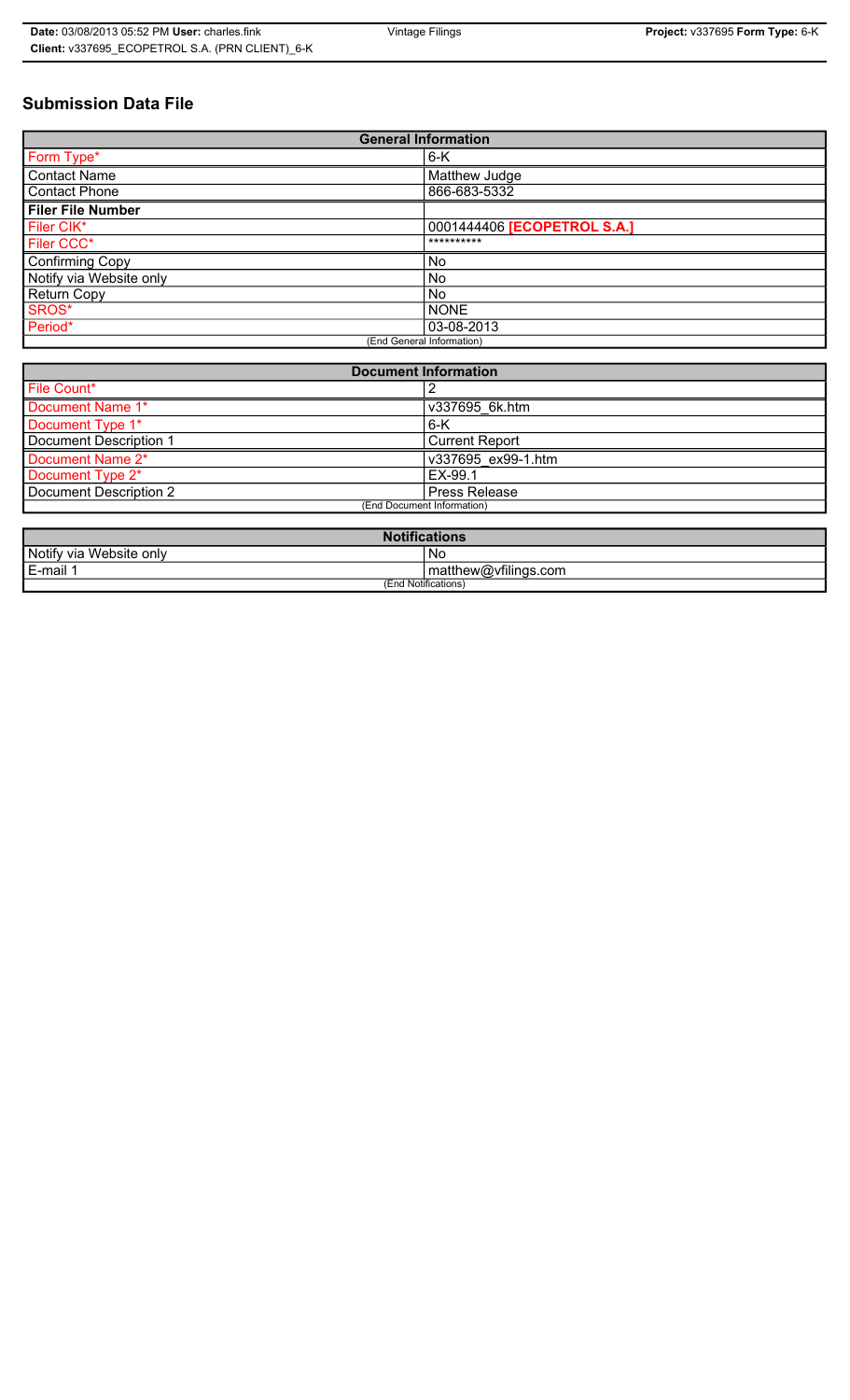#### **SECURITIES AND EXCHANGE COMMISSION Washington, D.C. 20549**

#### **FORM 6-K REPORT OF FOREIGN PRIVATE ISSUER PURSUANT TO RULE 13a-16 OR 15d-16 OF THE SECURITIES EXCHANGE ACT OF 1934**

March, 2013

Commission File Number: 333-153452

**ECOPETROL S.A.**

*(Exact name of registrant as specified in its Charter)*

Carrera 7 No. 37 – 69 BOGOTA – COLOMBIA

*(Address of registrant's principal executive offices)*

Indicate by check mark whether the registrant files or will file annual reports under cover Form 20-F or Form 40-F.

Form 20-F  $\boxtimes$  Form 40-F  $\Box$ 

Indicate by check mark if the registrant is submitting the Form 6-K in paper as permitted by Regulation S-T Rule 101(b)(1):

 $Yes$   $\Box$   $No$   $X$ 

Indicate by check mark if the registrant is submitting the Form 6-K in paper as permitted by Regulation S-T Rule 101(b)(7):

 $Yes$   $\Box$   $No$   $X$ 

Indicate by check mark whether by furnishing the information contained in this Form, the registrant is also thereby furnishing the information to the Commission pursuant to Rule 12g3-2(b) under the Securities Exchange Act of 1934.

 $Yes$   $\square$ 

If "Yes" is marked, indicate below the file number assigned to the registrant in connection with Rule 12g3-2(b): 82- N/A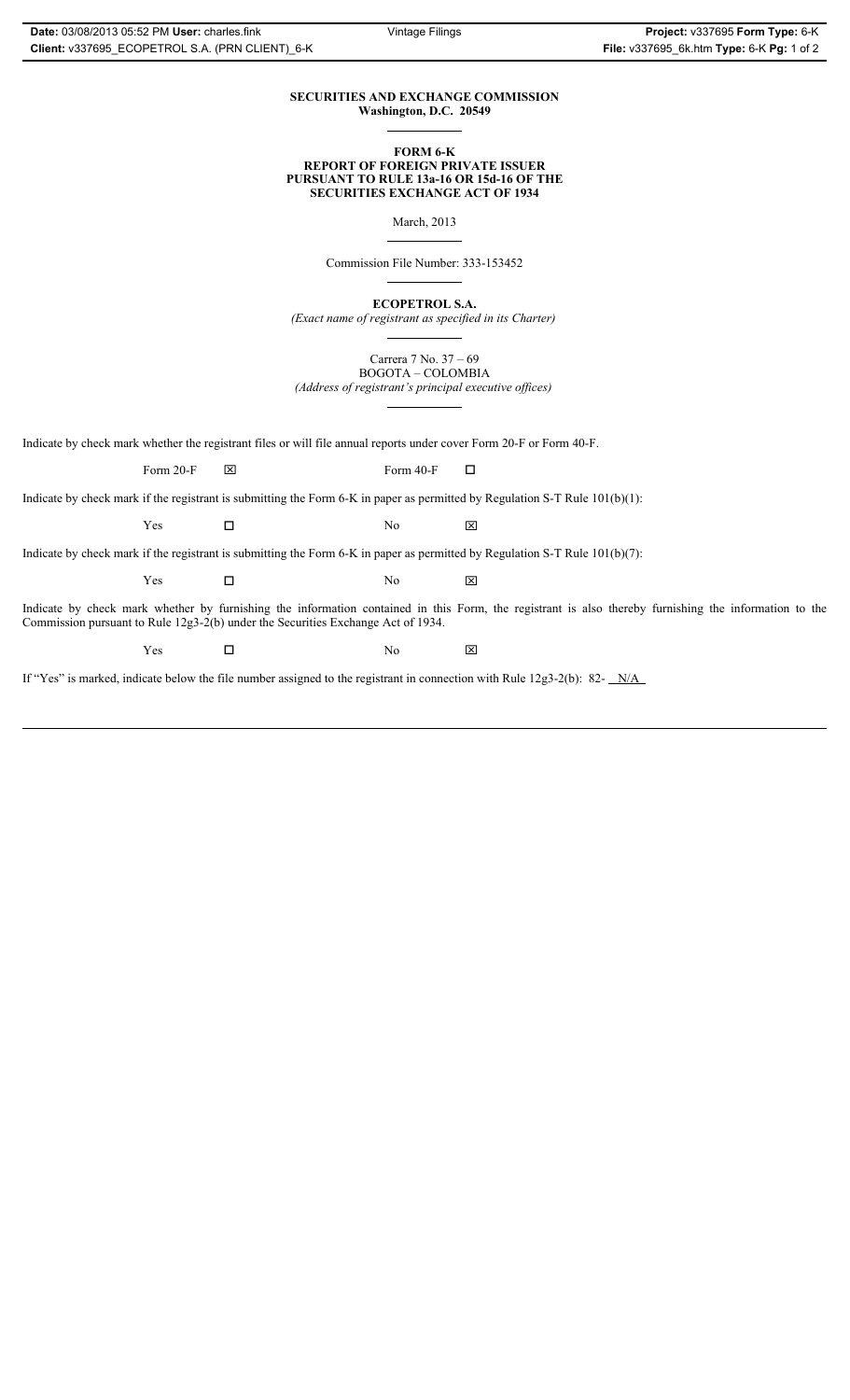### SIGNATURE

Pursuant to the requirements of the Securities Exchange Act of 1934, the Registrant has duly caused this report to be signed on its behalf by the undersigned, thereto duly authorized.

Date: March 8, 2013

Ecopetrol S.A.

By: /s/ Adriana M. Echeverri

Name: Adriana M. Echeverri Title: Chief Financial Officer